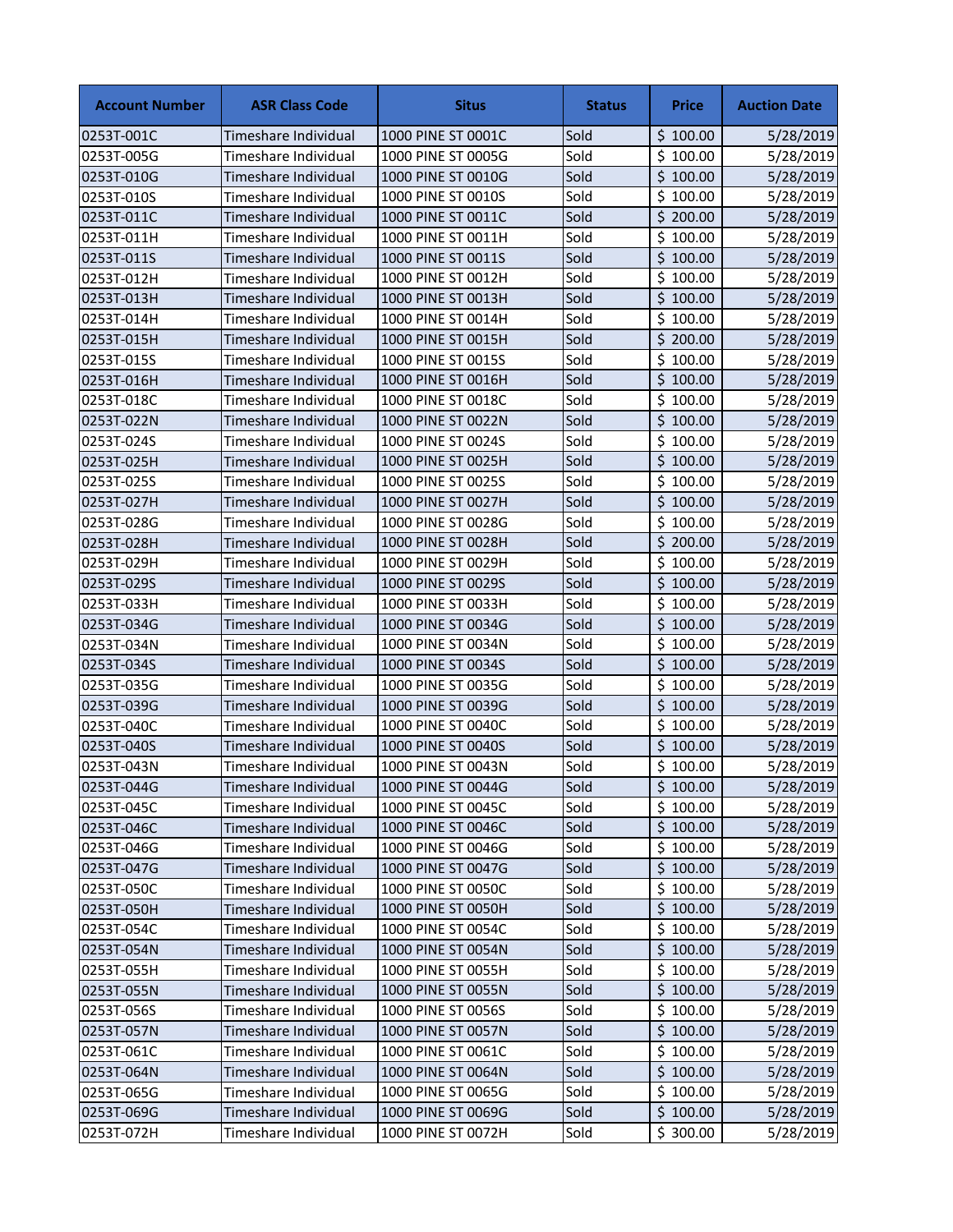| 0253T-074S | Timeshare Individual | 1000 PINE ST 0074S | Sold | \$100.00 | 5/28/2019 |
|------------|----------------------|--------------------|------|----------|-----------|
| 0253T-077S | Timeshare Individual | 1000 PINE ST 0077S | Sold | \$100.00 | 5/28/2019 |
| 0253T-078S | Timeshare Individual | 1000 PINE ST 0078S | Sold | \$100.00 | 5/28/2019 |
| 0253T-079S | Timeshare Individual | 1000 PINE ST 0079S | Sold | \$100.00 | 5/28/2019 |
| 0253T-084C | Timeshare Individual | 1000 PINE ST 0084C | Sold | \$100.00 | 5/28/2019 |
| 0253T-086N | Timeshare Individual | 1000 PINE ST 0086N | Sold | \$100.00 | 5/28/2019 |
| 0253T-088C | Timeshare Individual | 1000 PINE ST 0088C | Sold | \$100.00 | 5/28/2019 |
| 0253T-089N | Timeshare Individual | 1000 PINE ST 0089N | Sold | \$100.00 | 5/28/2019 |
| 0253T-090N | Timeshare Individual | 1000 PINE ST 0090N | Sold | \$100.00 | 5/28/2019 |
| 0253T-091N | Timeshare Individual | 1000 PINE ST 0091N | Sold | \$100.00 | 5/28/2019 |
| 0253T-091S | Timeshare Individual | 1000 PINE ST 0091S | Sold | \$100.00 | 5/28/2019 |
| 0253T-093G | Timeshare Individual | 1000 PINE ST 0093G | Sold | \$100.00 | 5/28/2019 |
| 0253T-096N | Timeshare Individual | 1000 PINE ST 0096N | Sold | \$100.00 | 5/28/2019 |
| 0253T-097S | Timeshare Individual | 1000 PINE ST 0097S | Sold | \$100.00 | 5/28/2019 |
| 0253T-098N | Timeshare Individual | 1000 PINE ST 0098N | Sold | \$100.00 | 5/28/2019 |
| 0253T-099H | Timeshare Individual | 1000 PINE ST 0099H | Sold | \$300.00 | 5/28/2019 |
| 0253T-100S | Timeshare Individual | 1000 PINE ST 0100S | Sold | \$100.00 | 5/28/2019 |
| 0253T-101C | Timeshare Individual | 1000 PINE ST 0101C | Sold | \$100.00 | 5/28/2019 |
| 0253T-102C | Timeshare Individual | 1000 PINE ST 0102C | Sold | \$100.00 | 5/28/2019 |
| 0253T-102N | Timeshare Individual | 1000 PINE ST 0102N | Sold | \$100.00 | 5/28/2019 |
| 0253T-105S | Timeshare Individual | 1000 PINE ST 0105S | Sold | \$100.00 | 5/28/2019 |
| 0253T-106C | Timeshare Individual | 1000 PINE ST 0106C | Sold | \$100.00 | 5/28/2019 |
| 0253T-108C | Timeshare Individual | 1000 PINE ST 0108C | Sold | \$100.00 | 5/28/2019 |
| 0253T-111S | Timeshare Individual | 1000 PINE ST 0111S | Sold | \$100.00 | 5/28/2019 |
| 0253T-112C | Timeshare Individual | 1000 PINE ST 0112C | Sold | \$100.00 | 5/28/2019 |
| 0253T-112S | Timeshare Individual | 1000 PINE ST 0112S | Sold | \$100.00 | 5/28/2019 |
| 0253T-113S | Timeshare Individual | 1000 PINE ST 0113S | Sold | \$100.00 | 5/28/2019 |
| 0253T-114C | Timeshare Individual | 1000 PINE ST 0114C | Sold | \$100.00 | 5/28/2019 |
| 0253T-117C | Timeshare Individual | 1000 PINE ST 0117C | Sold | \$100.00 | 5/28/2019 |
| 0253T-122S | Timeshare Individual | 1000 PINE ST 0122S | Sold | \$100.00 | 5/28/2019 |
| 0253T-123C | Timeshare Individual | 1000 PINE ST 0123C | Sold | \$100.00 | 5/28/2019 |
| 0253T-123N | Timeshare Individual | 1000 PINE ST 0123N | Sold | \$100.00 | 5/28/2019 |
| 0253T-128N | Timeshare Individual | 1000 PINE ST 0128N | Sold | \$100.00 | 5/28/2019 |
| 0253T-129N | Timeshare Individual | 1000 PINE ST 0129N | Sold | \$100.00 | 5/28/2019 |
| 0253T-130N | Timeshare Individual | 1000 PINE ST 0130N | Sold | \$100.00 | 5/28/2019 |
| 0253T-132C | Timeshare Individual | 1000 PINE ST 0132C | Sold | \$100.00 | 5/28/2019 |
| 0253T-135N | Timeshare Individual | 1000 PINE ST 0135N | Sold | \$100.00 | 5/28/2019 |
| 0253T-135S | Timeshare Individual | 1000 PINE ST 0135S | Sold | \$100.00 | 5/28/2019 |
| 0253T-136N | Timeshare Individual | 1000 PINE ST 0136N | Sold | \$100.00 | 5/28/2019 |
| 0253T-136S | Timeshare Individual | 1000 PINE ST 0136S | Sold | \$100.00 | 5/28/2019 |
| 0253T-137G | Timeshare Individual | 1000 PINE ST 0137G | Sold | \$100.00 | 5/28/2019 |
| 0253T-138N | Timeshare Individual | 1000 PINE ST 0138N | Sold | \$100.00 | 5/28/2019 |
| 0253T-139G | Timeshare Individual | 1000 PINE ST 0139G | Sold | \$100.00 | 5/28/2019 |
| 0253T-140S | Timeshare Individual | 1000 PINE ST 0140S | Sold | \$100.00 | 5/28/2019 |
| 0253T-141C | Timeshare Individual | 1000 PINE ST 0141C | Sold | \$100.00 | 5/28/2019 |
| 0253T-141G | Timeshare Individual | 1000 PINE ST 0141G | Sold | \$100.00 | 5/28/2019 |
| 0253T-141S | Timeshare Individual | 1000 PINE ST 0141S | Sold | \$100.00 | 5/28/2019 |
| 0253T-142S | Timeshare Individual | 1000 PINE ST 0142S | Sold | \$100.00 | 5/28/2019 |
| 0253T-146N | Timeshare Individual | 1000 PINE ST 0146N | Sold | \$100.00 | 5/28/2019 |
| 0253T-149N | Timeshare Individual | 1000 PINE ST 0149N | Sold | \$100.00 | 5/28/2019 |
| 0253T-150S | Timeshare Individual | 1000 PINE ST 0150S | Sold | \$100.00 | 5/28/2019 |
| 0253T-152C | Timeshare Individual | 1000 PINE ST 0152C | Sold | \$100.00 | 5/28/2019 |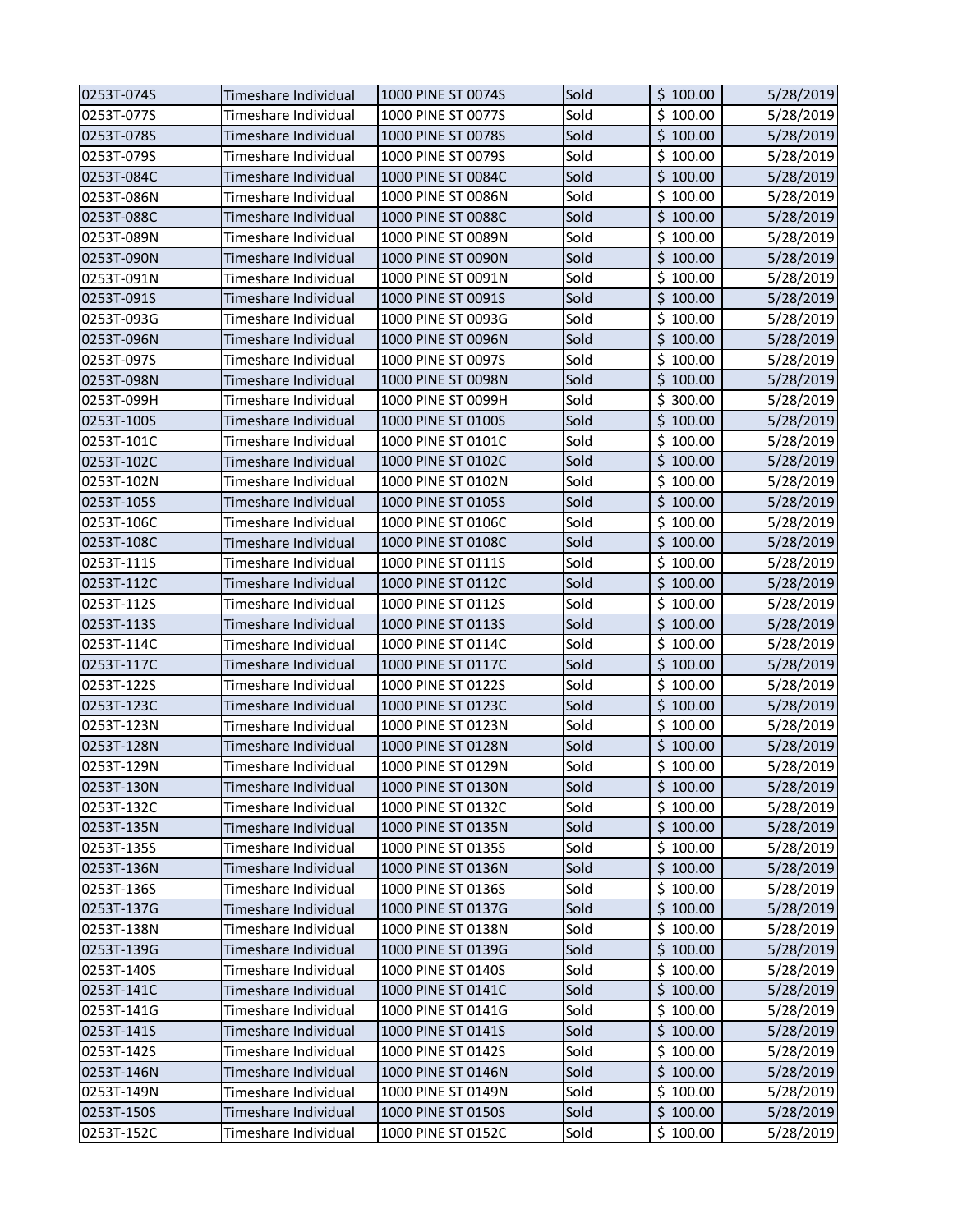| 0253T-152N | Timeshare Individual | 1000 PINE ST 0152N | Sold | \$100.00 | 5/28/2019 |
|------------|----------------------|--------------------|------|----------|-----------|
| 0253T-153C | Timeshare Individual | 1000 PINE ST 0153C | Sold | \$100.00 | 5/28/2019 |
| 0253T-154C | Timeshare Individual | 1000 PINE ST 0154C | Sold | \$100.00 | 5/28/2019 |
| 0253T-154N | Timeshare Individual | 1000 PINE ST 0154N | Sold | \$100.00 | 5/28/2019 |
| 0253T-155N | Timeshare Individual | 1000 PINE ST 0155N | Sold | \$100.00 | 5/28/2019 |
| 0253T-161N | Timeshare Individual | 1000 PINE ST 0161N | Sold | \$100.00 | 5/28/2019 |
| 0253T-172C | Timeshare Individual | 1000 PINE ST 0172C | Sold | \$100.00 | 5/28/2019 |
| 0253T-176N | Timeshare Individual | 1000 PINE ST 0176N | Sold | \$100.00 | 5/28/2019 |
| 0253T-180N | Timeshare Individual | 1000 PINE ST 0180N | Sold | \$100.00 | 5/28/2019 |
| 0253T-181N | Timeshare Individual | 1000 PINE ST 0181N | Sold | \$100.00 | 5/28/2019 |
| 0253T-182C | Timeshare Individual | 1000 PINE ST 0182C | Sold | \$100.00 | 5/28/2019 |
| 0253T-183C | Timeshare Individual | 1000 PINE ST 0183C | Sold | \$100.00 | 5/28/2019 |
| 0253T-184C | Timeshare Individual | 1000 PINE ST 0184C | Sold | \$100.00 | 5/28/2019 |
| 0253T-188N | Timeshare Individual | 1000 PINE ST 0188N | Sold | \$100.00 | 5/28/2019 |
| 0253T-189N | Timeshare Individual | 1000 PINE ST 0189N | Sold | \$100.00 | 5/28/2019 |
| 0253T-191N | Timeshare Individual | 1000 PINE ST 0191N | Sold | \$100.00 | 5/28/2019 |
| 0253T-195N | Timeshare Individual | 1000 PINE ST 0195N | Sold | \$100.00 | 5/28/2019 |
| 0253T-197N | Timeshare Individual | 1000 PINE ST 0197N | Sold | \$100.00 | 5/28/2019 |
| 0253T-203N | Timeshare Individual | 1000 PINE ST 0203N | Sold | \$100.00 | 5/28/2019 |
| 0253T-205N | Timeshare Individual | 1000 PINE ST 0205N | Sold | \$100.00 | 5/28/2019 |
| 0253T-224N | Timeshare Individual | 1000 PINE ST 0224N | Sold | \$100.00 | 5/28/2019 |
| 0253T-225N | Timeshare Individual | 1000 PINE ST 0225N | Sold | \$100.00 | 5/28/2019 |
| 0253T-227N | Timeshare Individual | 1000 PINE ST 0227N | Sold | \$100.00 | 5/28/2019 |
| 0253T-235N | Timeshare Individual | 1000 PINE ST 0235N | Sold | \$100.00 | 5/28/2019 |
| 0253T-239N | Timeshare Individual | 1000 PINE ST 0239N | Sold | \$100.00 | 5/28/2019 |
| 0253T-244N | Timeshare Individual | 1000 PINE ST 0244N | Sold | \$100.00 | 5/28/2019 |
| 0253T-251N | Timeshare Individual | 1000 PINE ST 0251N | Sold | \$100.00 | 5/28/2019 |
| 0253T-252N | Timeshare Individual | 1000 PINE ST 0252N | Sold | \$100.00 | 5/28/2019 |
| 0253T-253N | Timeshare Individual | 1000 PINE ST 0253N | Sold | \$100.00 | 5/28/2019 |
| 0253T-254N | Timeshare Individual | 1000 PINE ST 0254N | Sold | \$100.00 | 5/28/2019 |
| 0253T-258N | Timeshare Individual | 1000 PINE ST 0258N | Sold | \$100.00 | 5/28/2019 |
| 0253T-266N | Timeshare Individual | 1000 PINE ST 0266N | Sold | \$100.00 | 5/28/2019 |
| 0253T-274N | Timeshare Individual | 1000 PINE ST 0274N | Sold | \$100.00 | 5/28/2019 |
| 0253T-276N | Timeshare Individual | 1000 PINE ST 0276N | Sold | \$100.00 | 5/28/2019 |
| 0253T-277N | Timeshare Individual | 1000 PINE ST 0277N | Sold | \$100.00 | 5/28/2019 |
| 0253T-279N | Timeshare Individual | 1000 PINE ST 0279N | Sold | \$100.00 | 5/28/2019 |
| 0253T-280N | Timeshare Individual | 1000 PINE ST 0280N | Sold | \$100.00 | 5/28/2019 |
| 0253T-284N | Timeshare Individual | 1000 PINE ST 0284N | Sold | \$100.00 | 5/28/2019 |
| 0253T-285N | Timeshare Individual | 1000 PINE ST 0285N | Sold | \$100.00 | 5/28/2019 |
| 0253T-288N | Timeshare Individual | 1000 PINE ST 0288N | Sold | \$100.00 | 5/28/2019 |
| 0253T-292N | Timeshare Individual | 1000 PINE ST 0292N | Sold | \$100.00 | 5/28/2019 |
| 0253T-294N | Timeshare Individual | 1000 PINE ST 0294N | Sold | \$100.00 | 5/28/2019 |
| 0253T-304N | Timeshare Individual | 1000 PINE ST 0304N | Sold | \$100.00 | 5/28/2019 |
| 0253T-305N | Timeshare Individual | 1000 PINE ST 0305N | Sold | \$100.00 | 5/28/2019 |
| 0253T-306N | Timeshare Individual | 1000 PINE ST 0306N | Sold | \$100.00 | 5/28/2019 |
| 0253T-308N | Timeshare Individual | 1000 PINE ST 0308N | Sold | \$100.00 | 5/28/2019 |
| 0253T-313N | Timeshare Individual | 1000 PINE ST 0313N | Sold | \$100.00 | 5/28/2019 |
| 0253T-314N | Timeshare Individual | 1000 PINE ST 0314N | Sold | \$100.00 | 5/28/2019 |
| 0253T-320N | Timeshare Individual | 1000 PINE ST 0320N | Sold | \$100.00 | 5/28/2019 |
| 0253T-323N | Timeshare Individual | 1000 PINE ST 0323N | Sold | \$100.00 | 5/28/2019 |
| 0253T-326N | Timeshare Individual | 1000 PINE ST 0326N | Sold | \$100.00 | 5/28/2019 |
| 0253T-335N | Timeshare Individual | 1000 PINE ST 0335N | Sold | \$100.00 | 5/28/2019 |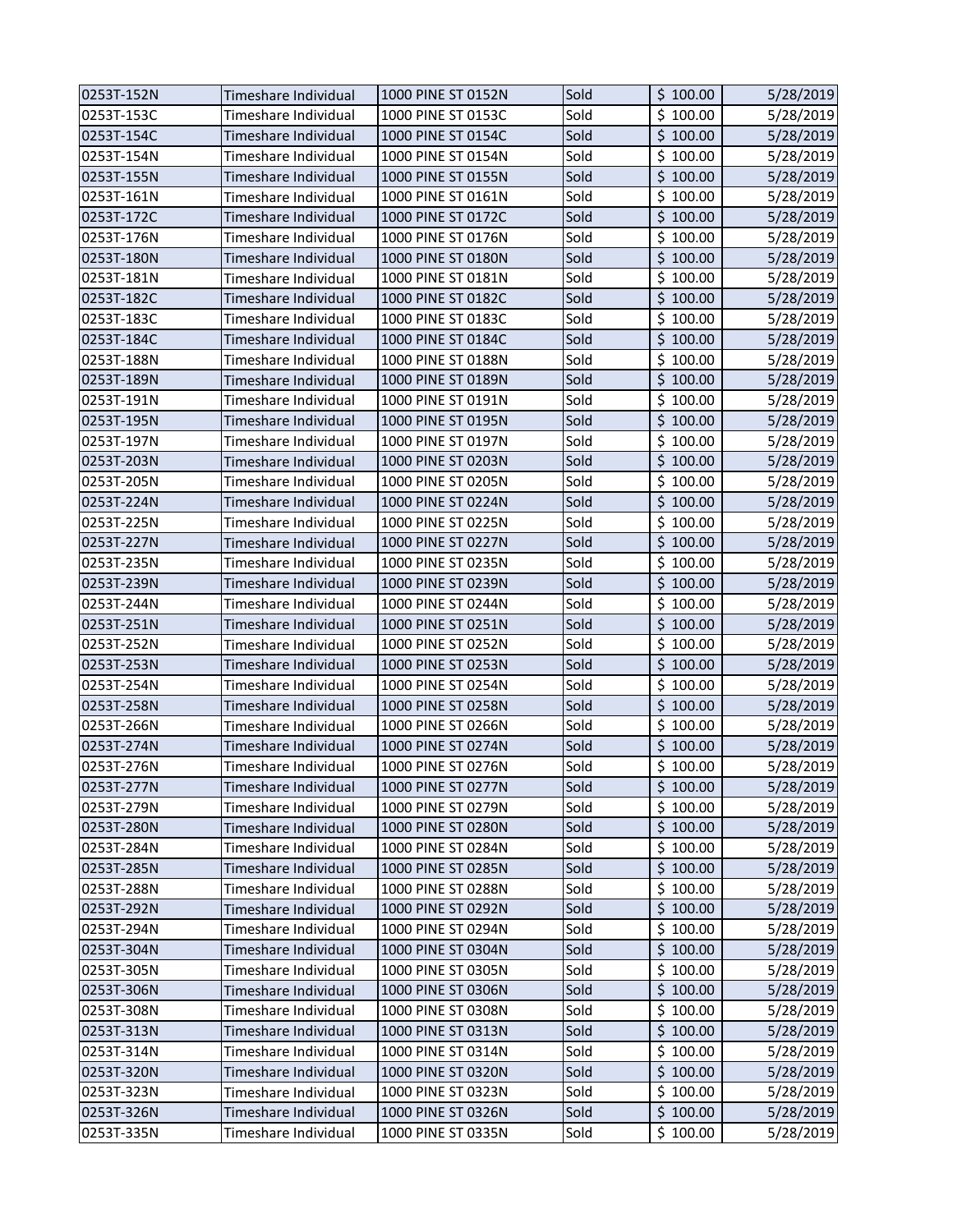| 0253T-336N | Timeshare Individual | 1000 PINE ST 0336N | Sold   | \$100.00                       | 5/28/2019 |
|------------|----------------------|--------------------|--------|--------------------------------|-----------|
| 0253T-345N | Timeshare Individual | 1000 PINE ST 0345N | Sold   | \$100.00                       | 5/28/2019 |
| 0253T-347N | Timeshare Individual | 1000 PINE ST 0347N | Sold   | \$100.00                       | 5/28/2019 |
| 0253T-352N | Timeshare Individual | 1000 PINE ST 0352N | Sold   | \$100.00                       | 5/28/2019 |
| 0253T-353N | Timeshare Individual | 1000 PINE ST 0353N | Sold   | \$100.00                       | 5/28/2019 |
| 0253T-359N | Timeshare Individual | 1000 PINE ST 0359N | Sold   | \$200.00                       | 5/28/2019 |
| 0253T-362N | Timeshare Individual | 1000 PINE ST 0362N | Sold   | \$100.00                       | 5/28/2019 |
| 0253T-376N | Timeshare Individual | 1000 PINE ST 0376N | Sold   | \$100.00                       | 5/28/2019 |
| 0253T-385N | Timeshare Individual | 1000 PINE ST 0385N | Sold   | \$100.00                       | 5/28/2019 |
| 0253T-388N | Timeshare Individual | 1000 PINE ST 0388N | Sold   | \$100.00                       | 5/28/2019 |
| 0253T-394N | Timeshare Individual | 1000 PINE ST 0394N | Sold   | \$100.00                       | 5/28/2019 |
| 0253T-395N | Timeshare Individual | 1000 PINE ST 0395N | Sold   | \$100.00                       | 5/28/2019 |
| 0253T-408N | Timeshare Individual | 1000 PINE ST 0408N | Sold   | \$100.00                       | 5/28/2019 |
| 0253T-410N | Timeshare Individual | 1000 PINE ST 0410N | Sold   | \$100.00                       | 5/28/2019 |
| 0253T-412N | Timeshare Individual | 1000 PINE ST 0412N | Sold   | \$100.00                       | 5/28/2019 |
| 0253T-413N | Timeshare Individual | 1000 PINE ST 0413N | Sold   | \$100.00                       | 5/28/2019 |
| 0253T-414N | Timeshare Individual | 1000 PINE ST 0414N | Sold   | \$100.00                       | 5/28/2019 |
| 0253T-442N | Timeshare Individual | 1000 PINE ST 0442N | Sold   | \$100.00                       | 5/28/2019 |
| 0253T-444N | Timeshare Individual | 1000 PINE ST 0444N | Sold   | \$100.00                       | 5/28/2019 |
| 0253T-448N | Timeshare Individual | 1000 PINE ST 0448N | Sold   | \$100.00                       | 5/28/2019 |
| 0253T-449N | Timeshare Individual | 1000 PINE ST 0449N | Sold   | \$100.00                       | 5/28/2019 |
| 0253T-451N | Timeshare Individual | 1000 PINE ST 0451N | Sold   | \$100.00                       | 5/28/2019 |
| 0253T-454N | Timeshare Individual | 1000 PINE ST 0454N | Sold   | \$100.00                       | 5/28/2019 |
| 0253T-455N | Timeshare Individual | 1000 PINE ST 0455N | Sold   | \$100.00                       | 5/28/2019 |
| 0256T-019P | Timeshare Individual | 0710 POWELL ST     | Sold   | \$100.00                       | 5/28/2019 |
| 0256T-046P | Timeshare Individual | 0710 POWELL ST     | Sold   | \$100.00                       | 5/28/2019 |
| 0256T-156P | Timeshare Individual | 710 POWELL ST      | Sold   | \$100.00                       | 5/28/2019 |
| 0256T-195P | Timeshare Individual | 710 POWELL ST      | Sold   | \$100.00                       | 5/28/2019 |
| 0256T-199P | Timeshare Individual | 0710 POWELL ST     | Sold   | \$100.00                       | 5/28/2019 |
| 0256T-239P | Timeshare Individual | 0710 POWELL ST     | Sold   | \$100.00                       | 5/28/2019 |
| 0256T-243P | Timeshare Individual | 710 POWELL ST      | Sold   | \$100.00                       | 5/28/2019 |
| 0256T-281P | Timeshare Individual | 0710 POWELL ST     | Sold   | \$100.00                       | 5/28/2019 |
| 0256T-293P | Timeshare Individual | 0710 POWELL ST     | Sold   | \$220.00                       | 5/28/2019 |
| 0306T-069C | Timeshare Individual | 0441 MASON ST      | Sold   | \$500.00                       | 5/28/2019 |
| 0306T-084C | Timeshare Individual | 0441 MASON ST      | Sold   | \$100.00                       | 5/28/2019 |
| 0306T-238B | Timeshare Individual | 0441 MASON ST      | Sold   | \$400.00                       | 5/28/2019 |
| 0306T-632A | Timeshare Individual | 0441 MASON ST      | Sold   | \$300.00                       | 5/28/2019 |
| 0306T-885B | Timeshare Individual | 0441 MASON ST      | Sold   | \$300.00                       | 5/28/2019 |
| 0792T-016A | Timeshare Individual | 0327 FULTON ST     | Sold   | \$100.00                       | 5/28/2019 |
| 0792T-039O | Timeshare Individual | 0327 FULTON ST     | Closed | \$                             | 5/28/2019 |
| 0792T-041E | Timeshare Individual | 0327 FULTON ST     | Closed | \$<br>$\overline{\phantom{a}}$ | 5/28/2019 |
| 0792T-073O | Timeshare Individual | 0327 FULTON ST     | Closed | \$<br>$\overline{\phantom{a}}$ | 5/28/2019 |
| 0792T-098O | Timeshare Individual | 0327 FULTON ST     | Closed | \$                             | 5/28/2019 |
| 0792T-118E | Timeshare Individual | 0327 FULTON ST     | Closed | \$                             | 5/28/2019 |
| 0792T-148A | Timeshare Individual | 0327 FULTON ST     | Closed | $\overline{\mathcal{L}}$       | 5/28/2019 |
| 0792T-159A | Timeshare Individual | 0327 FULTON ST     | Closed | \$<br>$\overline{\phantom{a}}$ | 5/28/2019 |
| 0792T-182O | Timeshare Individual | 0327 FULTON ST     | Closed | \$<br>$\overline{\phantom{a}}$ | 5/28/2019 |
| 0792T-188E | Timeshare Individual | 0327 FULTON ST     | Closed | \$<br>$\blacksquare$           | 5/28/2019 |
| 0792T-312A | Timeshare Individual | 0327 FULTON ST     | Closed | \$                             | 5/28/2019 |
| 0792T-318A | Timeshare Individual | 0327 FULTON ST     | Sold   | \$100.00                       | 5/28/2019 |
| 0792T-384A | Timeshare Individual | 0327 FULTON ST     | Closed | \$                             | 5/28/2019 |
| 0792T-408A | Timeshare Individual | 0327 FULTON ST     | Closed | \$<br>$\overline{\phantom{a}}$ | 5/28/2019 |